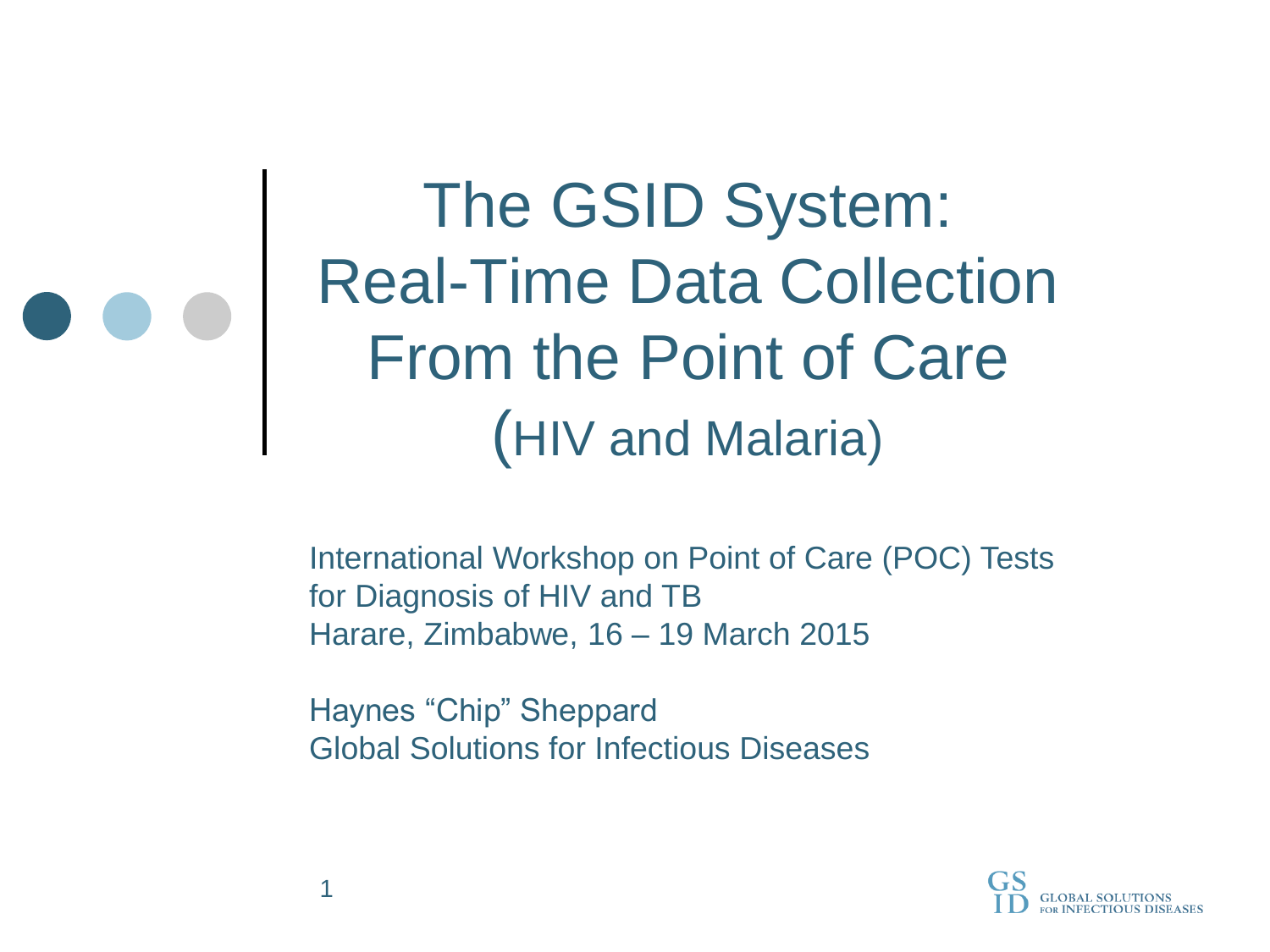### RDTs at Global Scale Today (HIV and Malaria ~300 M/year)

#### **WHO ASSURED Criteria**

- **A**ffordable by those at risk of infection
- **S**ensitive (few false-negatives)
- **S**pecific (few false-positive)
- **U**ser-friendly simple to perform with minimal training
- **R**apid and Robust
- **E**quipment-free
- **Delivered to those who need it**



**Vast majority read visually and recorded on paper. Some dedicated readers.**

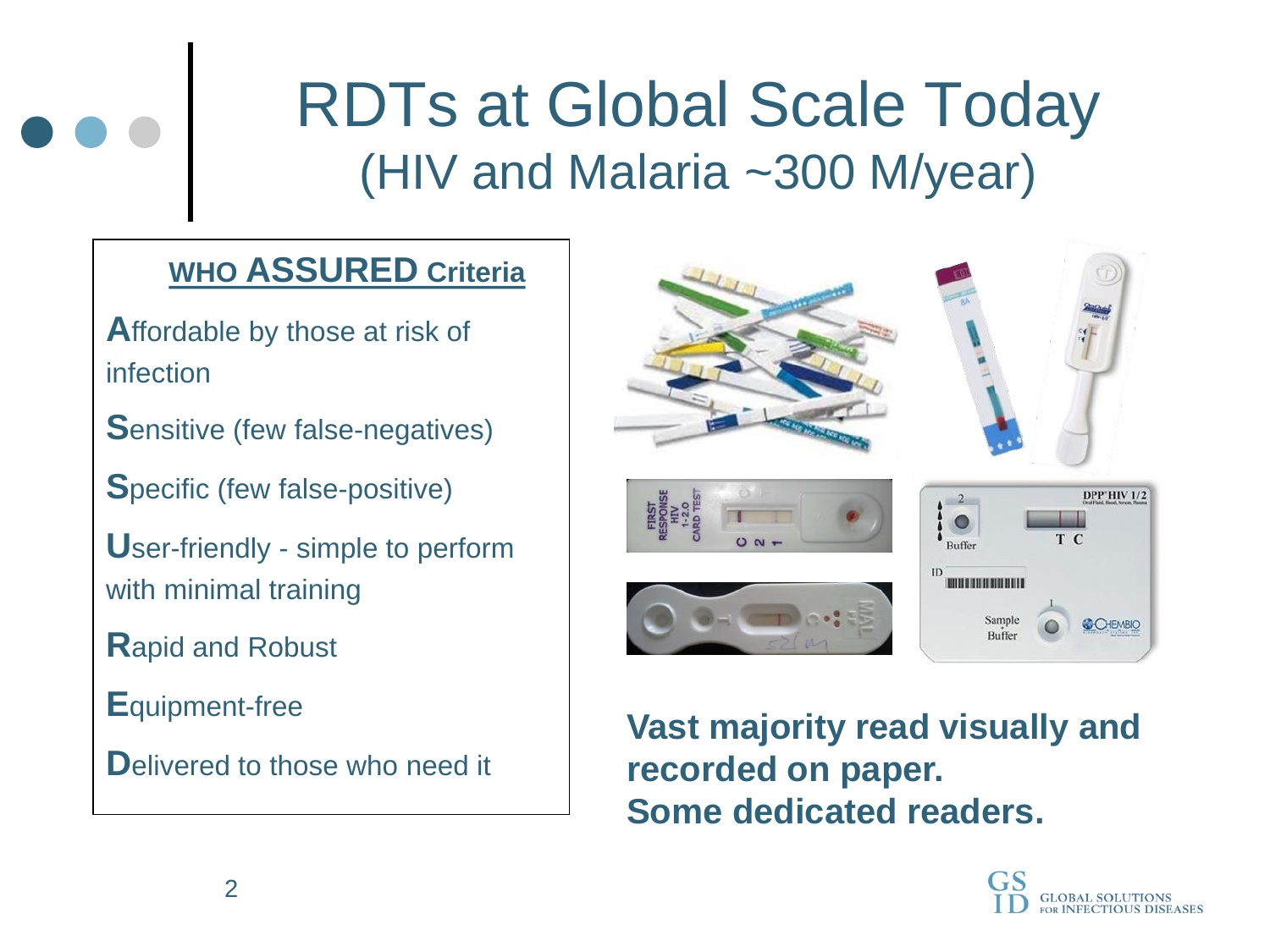## Revolution in Data Reporting

|                         |                                                 | <b>TALLY FORM</b> |                                                                 | (Tally sheet to be used from July 20<br>NAME OF CLINIC/HOSPITAL 7 COULD SELL TO ME AND THE COMMON |      | Vaccina |                            |
|-------------------------|-------------------------------------------------|-------------------|-----------------------------------------------------------------|---------------------------------------------------------------------------------------------------|------|---------|----------------------------|
| Type of                 | Adverse<br><b>Effects After</b><br>Immunization |                   |                                                                 | Under 1 Year                                                                                      |      | Total   |                            |
| Vaccination             |                                                 | Total             | <b>Male</b>                                                     | Female                                                                                            | Male | Female  |                            |
| <b>BCG</b> Initial      | newer-<br>00000<br>00000                        |                   | 00000 00000 00000<br>(80000 00000 00000)<br>00000.00000.00000   | <b>U\$000 B0000 00000</b><br>00000 00000 00000<br>80000 00000 00000<br>GOUU 00000 00000           |      |         | 000                        |
| OPV <sub>1</sub>        | 00000<br><b>OOOOO</b><br>00000                  |                   | weeken doorst govern<br>ogoba doolla nagan<br>00000 00000 00000 | 00000 00000 00000<br>00000 00000 00000                                                            |      |         | 000<br>000<br>000          |
| OPV <sub>2</sub>        | 00000<br>00000<br><b>CIODOG</b>                 |                   | COURSE GOVERNMENT<br>00000 00000 00000<br>00000 00000 00000     | 00000 00000 00000<br>00000 00000 00000<br>00000 00000 00000                                       |      |         | 000<br>000                 |
| $OPV$ <sub>3</sub>      | 00000<br>00000<br>00000                         |                   | DOUGH BOBBA GODOO<br>00000 00000 00000<br>00000 00000 00000     | 60000 00000 00000<br>00000 00000 00000<br>00000 00000 00000                                       |      |         | 000<br>000<br>000          |
| Pentavalent I           | 00000<br>00000<br><b>OODOO</b>                  |                   | 00090 199900 99900<br>oodoo oodoo boooo<br>00000 00000 00000    | 04000 00000 00000<br>00000 00000 00000<br>00000 00000 00000                                       |      |         | 000<br>000<br>ODD          |
| entavalent <sub>2</sub> | 00000<br>00000<br><b>DOVIDO</b>                 |                   | 90000 00000 99990<br>00000 00000 00000<br>00000 00000 00000     | 00000 00000 00000<br>00000 00000 00000<br>00000 00000 00000                                       |      |         | <b>OOO</b><br>0000<br>0000 |

Paper-based

| <b>SAMSUNG</b>                                                                                                    |  |
|-------------------------------------------------------------------------------------------------------------------|--|
| 1000027<br>g;<br>dina.shemer@gmail.c<br>om: Interview<br>Hi Eyal,<br>We'd like to invite                          |  |
| Options Back                                                                                                      |  |
| OK                                                                                                                |  |
| 日話<br>٦<br>$\hat{\boldsymbol{\theta}}$<br>2 <sub>net</sub>                                                        |  |
| 6 <sub>300</sub><br>$4\frac{gH}{gH}$<br>5 <sup>47</sup><br>日益<br><b>FEB</b><br>日际<br>40<br>$#$ of<br>$\mathbf{u}$ |  |
|                                                                                                                   |  |

Feature phone:

| $\Theta$ in $\mathbb{R}$ m $\Theta$<br>$\hat{R}$ $\hat{M}$ $\hat{I}$ 7:19 AM |  |  |  |  |  |  |
|------------------------------------------------------------------------------|--|--|--|--|--|--|
| Questionnaires<br>T <sub>5</sub><br>is and Reporting                         |  |  |  |  |  |  |
| Tick all those that apply                                                    |  |  |  |  |  |  |
| <b>Diarrhoea</b>                                                             |  |  |  |  |  |  |
| Yes<br>$^{(+)}$                                                              |  |  |  |  |  |  |
| ○ No                                                                         |  |  |  |  |  |  |
| <b>Dysentery</b>                                                             |  |  |  |  |  |  |
| $\circ$ Yes                                                                  |  |  |  |  |  |  |
| $\circ$ No                                                                   |  |  |  |  |  |  |
| <b>Nutritional</b>                                                           |  |  |  |  |  |  |
| $\supset$ Yes                                                                |  |  |  |  |  |  |
| ○ No                                                                         |  |  |  |  |  |  |
| <b>Malaria</b>                                                               |  |  |  |  |  |  |
| Yes                                                                          |  |  |  |  |  |  |

SMS - text Touch-screen forms, Images and On-phone computation

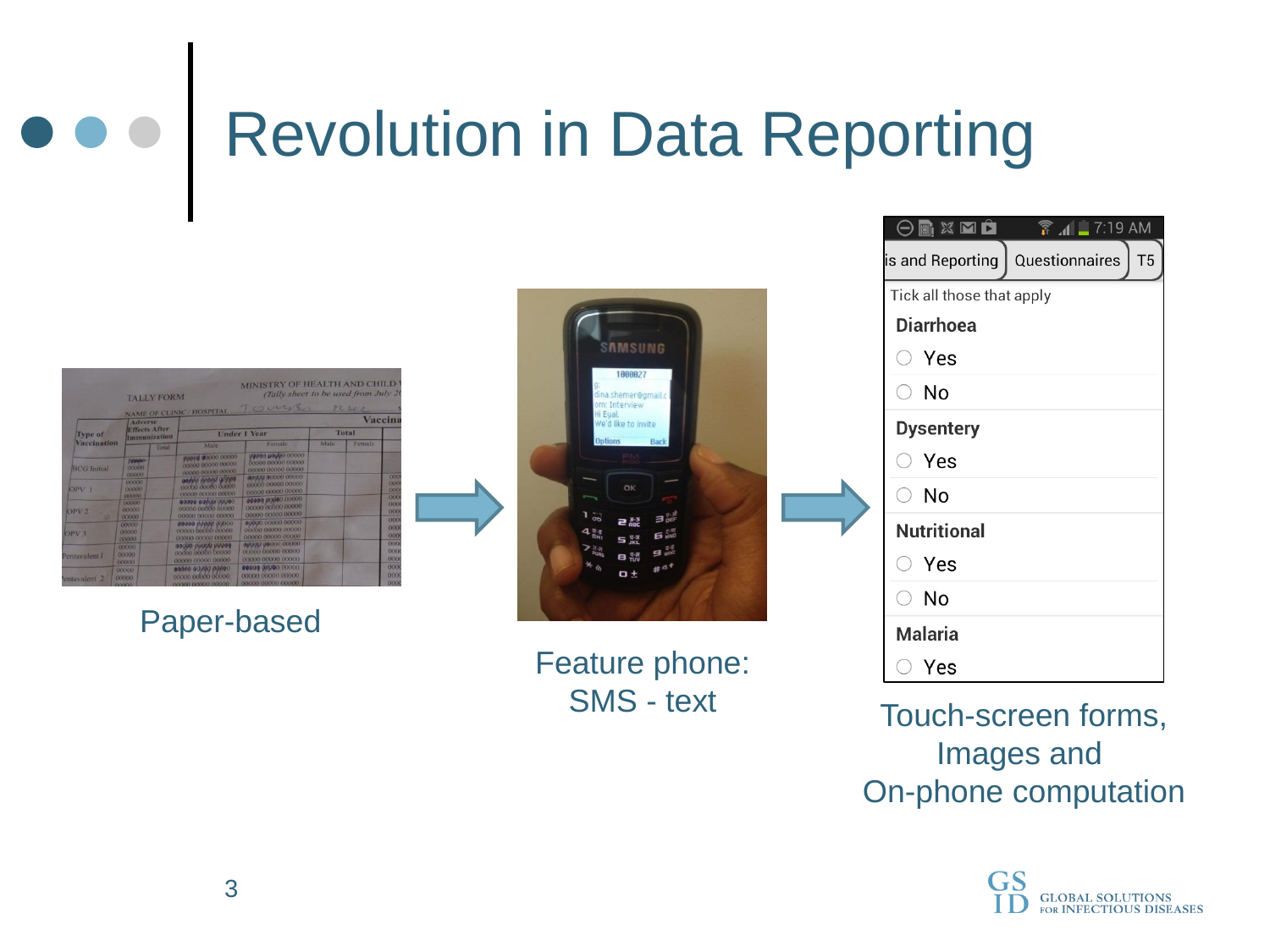### GSID Universal RDT Reader and Reporting Solution



Rapid Tests + Smartphones + Cell Phone Networks Open-source software, designed to be user-friendly, and user-configurable

> **GLOBAL SOLUTIONS FOR INFECTIOUS DISEASES**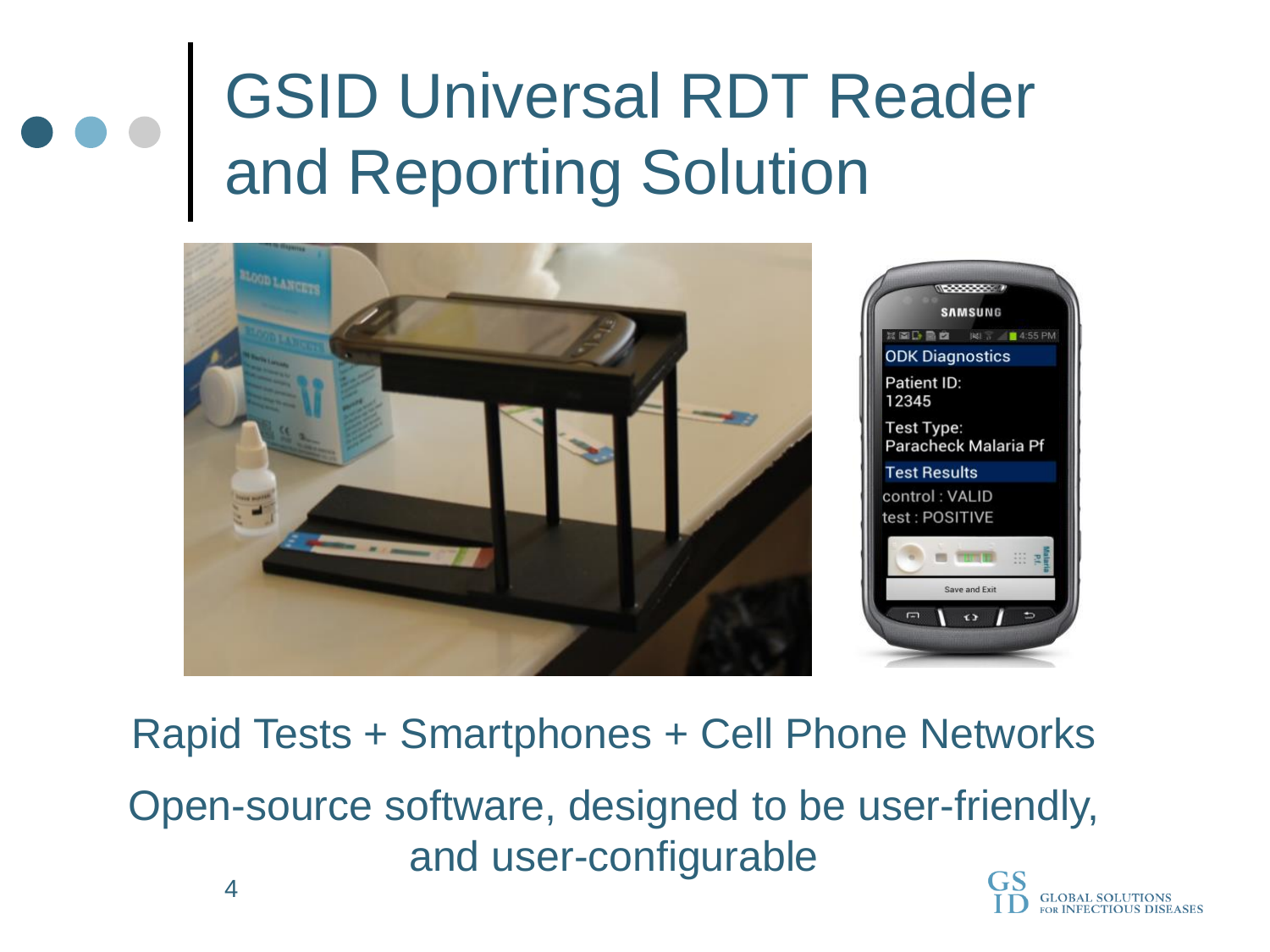



| $\Theta$ M X M $\hat{\bf{L}}$ | $^{\circ}$ all $\blacksquare$ 7:19 AM |  |  |
|-------------------------------|---------------------------------------|--|--|
| is and Reporting              | Questionnaires<br>T <sub>5</sub>      |  |  |
| Tick all those that apply     |                                       |  |  |
| <b>Diarrhoea</b>              |                                       |  |  |
| $\supset$ Yes                 |                                       |  |  |
| ⊙ No                          |                                       |  |  |
| <b>Dysentery</b>              |                                       |  |  |
| Yes                           |                                       |  |  |
| ⊙ No                          |                                       |  |  |
| <b>Nutritional</b>            |                                       |  |  |
| $\supset$ Yes                 |                                       |  |  |
| ○ No                          |                                       |  |  |
| <b>Malaria</b>                |                                       |  |  |
| Yes                           |                                       |  |  |





| M 2 10:38 AM                     |
|----------------------------------|
| <b>DK Diagnostics</b>            |
| atient ID:<br>425407769535       |
| est Type:<br>aracheck Malaria Pf |
|                                  |
| <b>Process Batch</b>             |
| <b>Retake Photo</b>              |
| <b>Process Test</b>              |

|                        | <b>11:03 PM</b>     |
|------------------------|---------------------|
| iagnosis and Reporting | <b>Malaria Test</b> |
| Visual Readings        |                     |
| <b>Control Line</b>    |                     |
| Valid                  |                     |
| $\supset$ Invalid      |                     |
| <b>PF Result Line</b>  |                     |
| Positive               |                     |
| Negative               |                     |

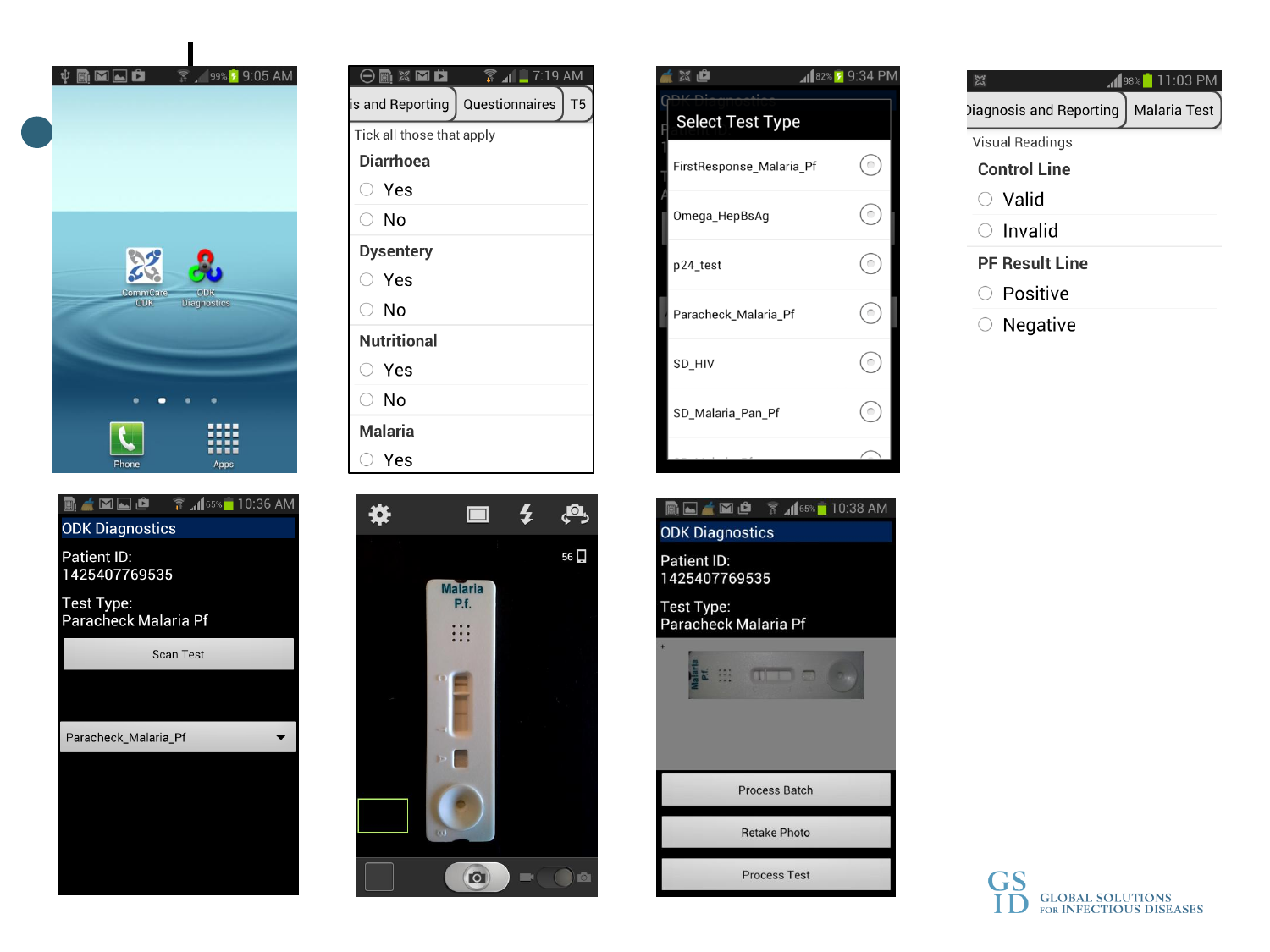### Process Test



**All data stored and then transmitted to a web server via the cellular network when bandwidth available**

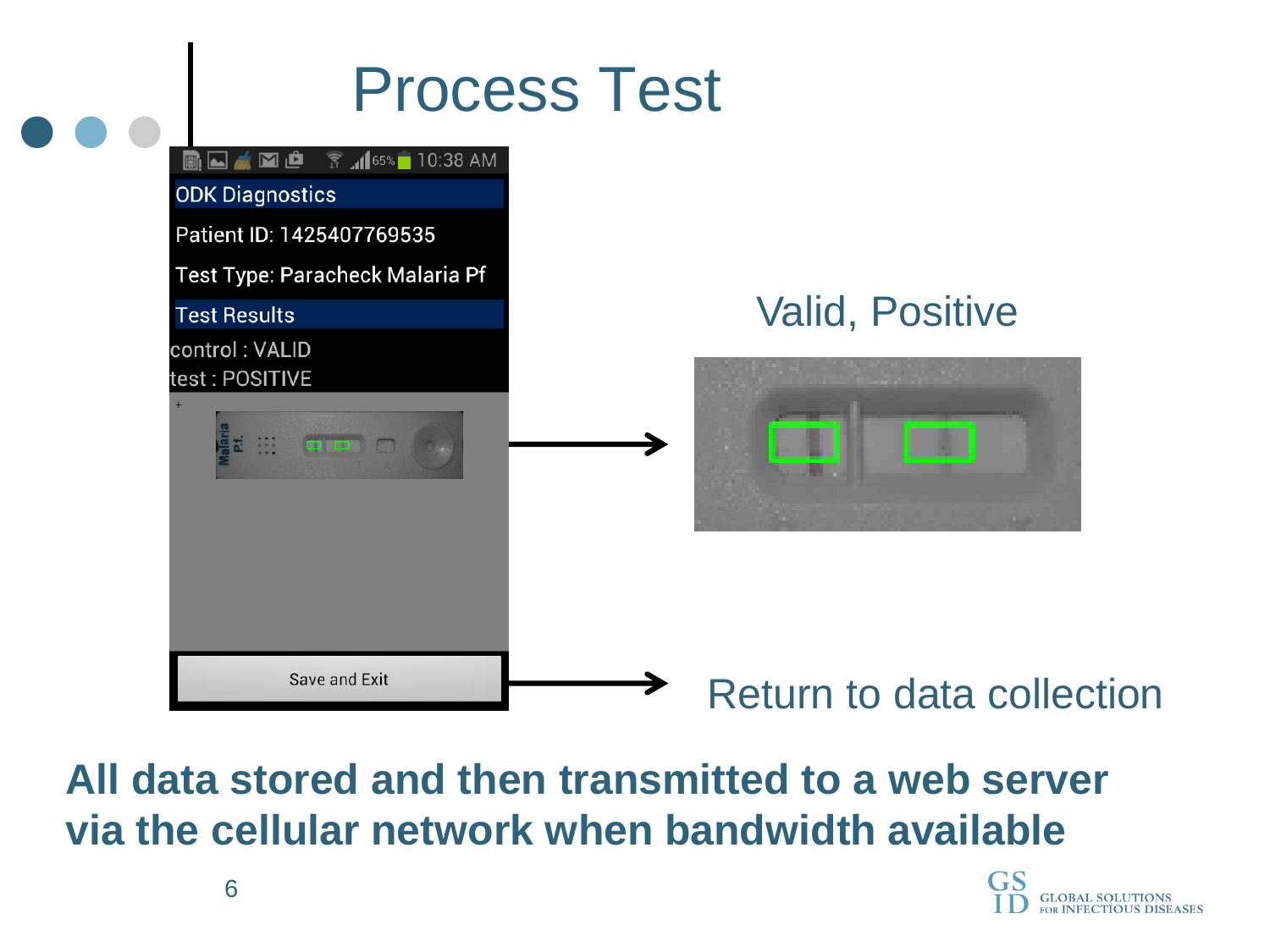## Any visual-format POC test

- o Open Source Software
- Without any software code
	- Add/change data collection forms 1-2 hours
	- Add new RDTs to the test menu (~30 min)
	- Optimize sens/spec of new tests (~1-2 days)
	- 6 HIV, 4 malaria, 1 flu, 1 HepBsAg, 1 HIV/Syph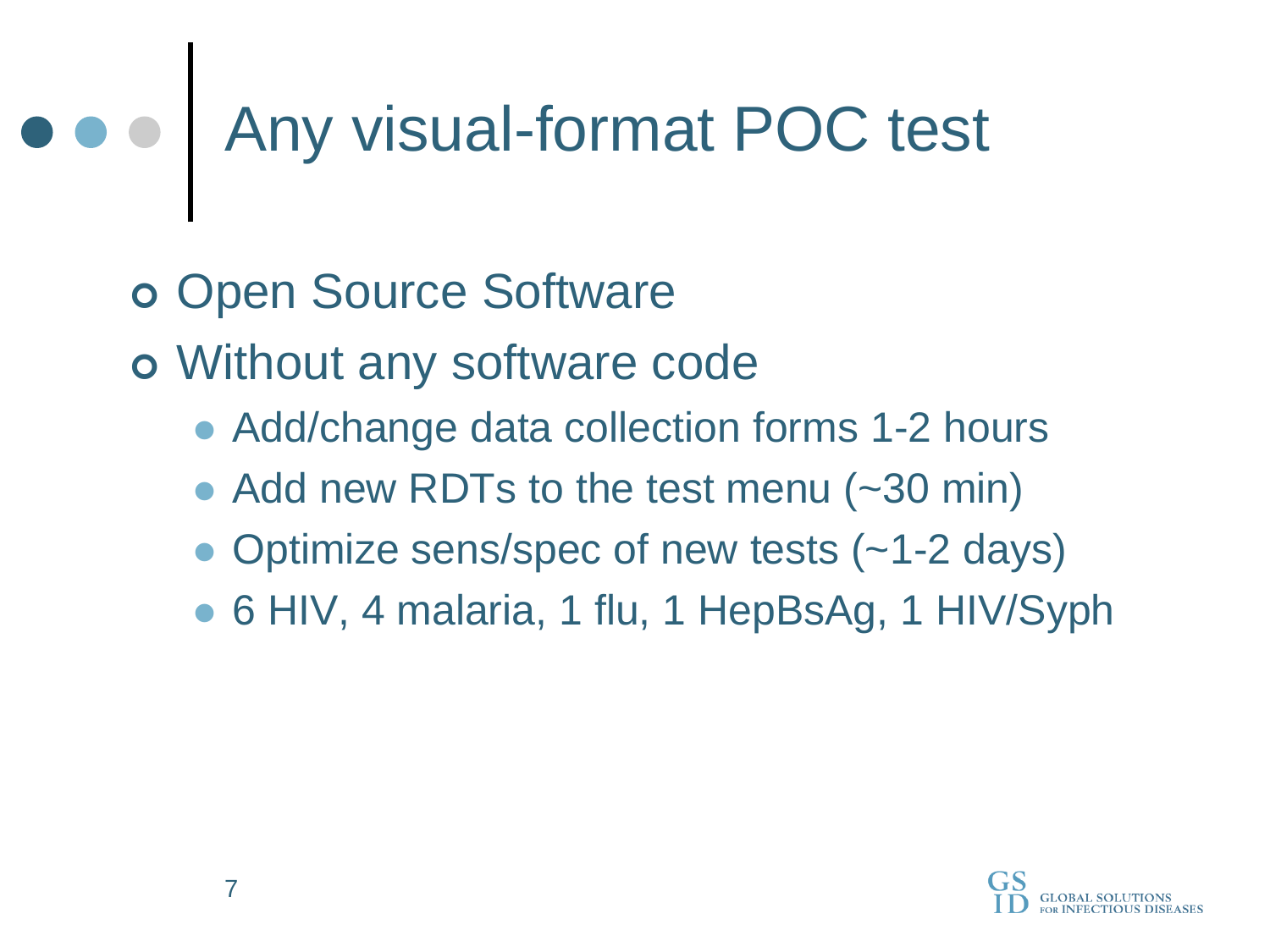### Proof Of Concept Study: **Zimbabwe**



- 5 Locations in Manicaland Province:
	- Mutare Provincial Hospital 5 phones
	- Hauna District Hospital 4 phones
	- Nyanga District Hospital 4 phones
	- Tombo Clinic 1 phone
	- Zindi Clinic 2 phones
- 
- 
- 
- 
- 

• Over 60 nurses trained



7 I MRARWF of Econet Wireless telecommunications area

- Tests
	- HIV: Determine, First Response, SD Bioline
	- Malaria: First Response, Paracheck, SD Bioline
- Over 2500 results collected in 6 weeks

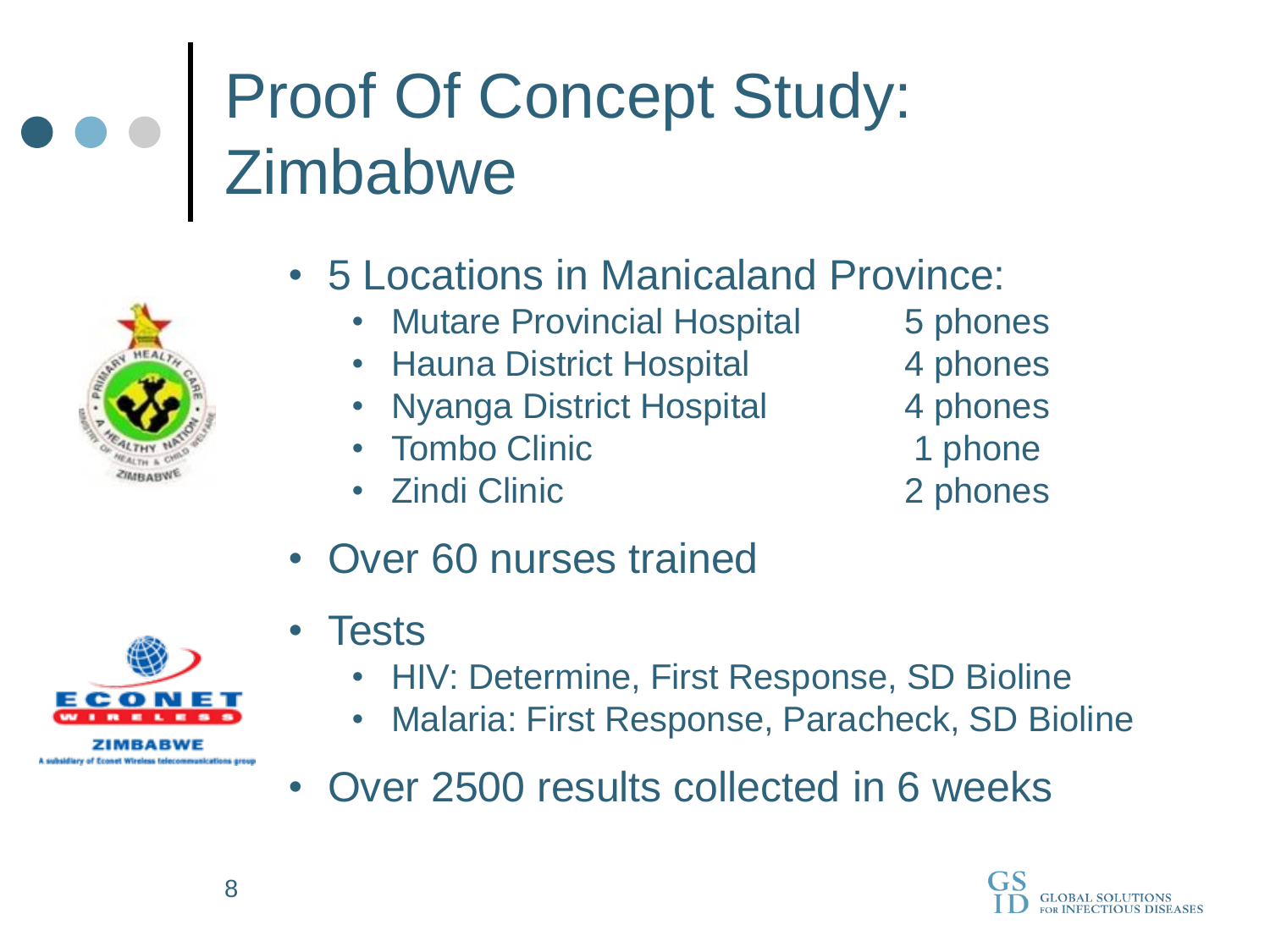#### **Field Evaluation of a camera-Based Mobile Health System in Low-Resource Settings**

Nicola Dell<sup>1</sup> Ian Francis<sup>2</sup> Haynes Sheppard<sup>2</sup> Raiva Simbi<sup>3</sup> Gaetano Borriello<sup>1</sup>



<sup>1</sup>Computer Science and Engineering, University of Washington, Seattle <sup>2</sup>Global Solutions for Infections Diseases, San Francisco <sup>3</sup>Ministry of Health and Child Care, Zimbabwe

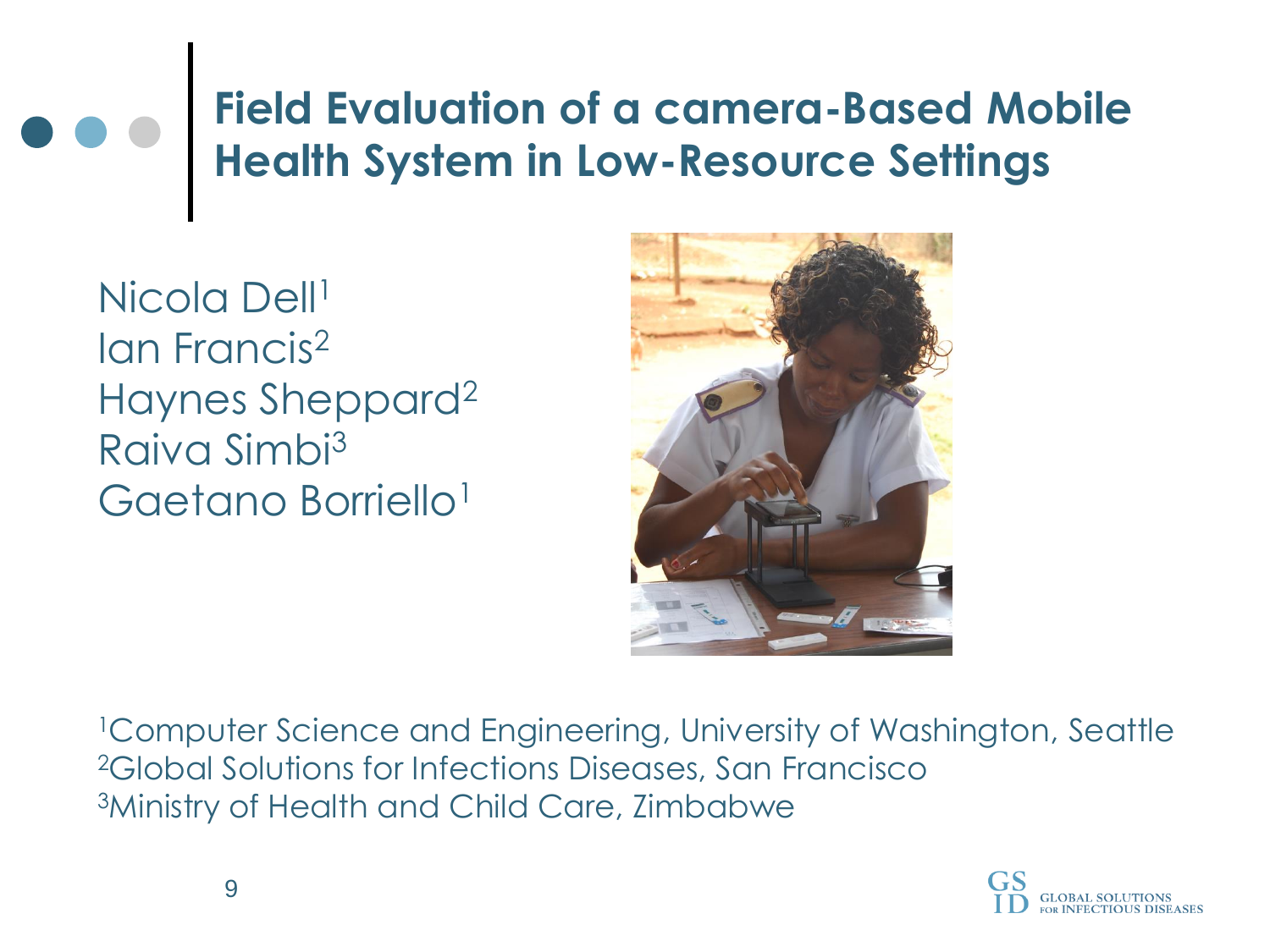

|               | <b>HIV</b> |                                       | <b>Malaria</b> |     |  |
|---------------|------------|---------------------------------------|----------------|-----|--|
|               |            | Number   Positive   Number   Positive |                |     |  |
|               |            |                                       |                |     |  |
| <b>Male</b>   | 214        | 17%                                   | 749            | 24% |  |
| <b>Female</b> | 648        | 13%                                   | 965            | 20% |  |
|               |            |                                       |                |     |  |
| <b>Total</b>  | 862        | 14%                                   | 1714           | 22% |  |

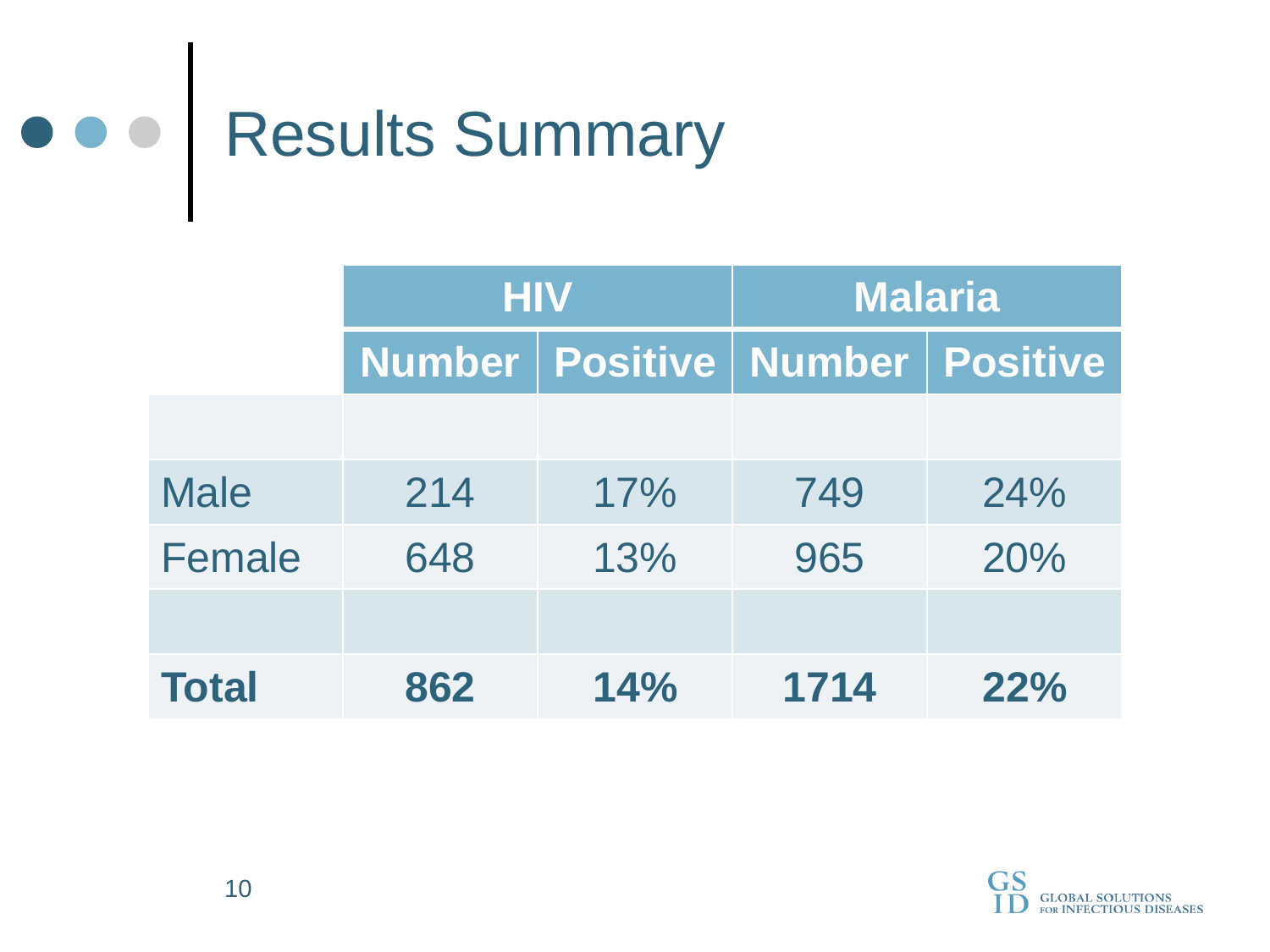# App Performance Results (1)

• Econet Transmission: 3 of 5 sites with issues - RESOLVED

| <b>Problems</b>                  | % of All Results |
|----------------------------------|------------------|
| No image / Not RDT               | 0.7%             |
| Test not in our menu             | 2.6%             |
| Test placed upside down          | 3.6%             |
| Test selected different in image | 2.7%             |
| <b>Partial Bands</b>             | 1.7%             |
| <b>Heavy Background</b>          | 2.3%             |

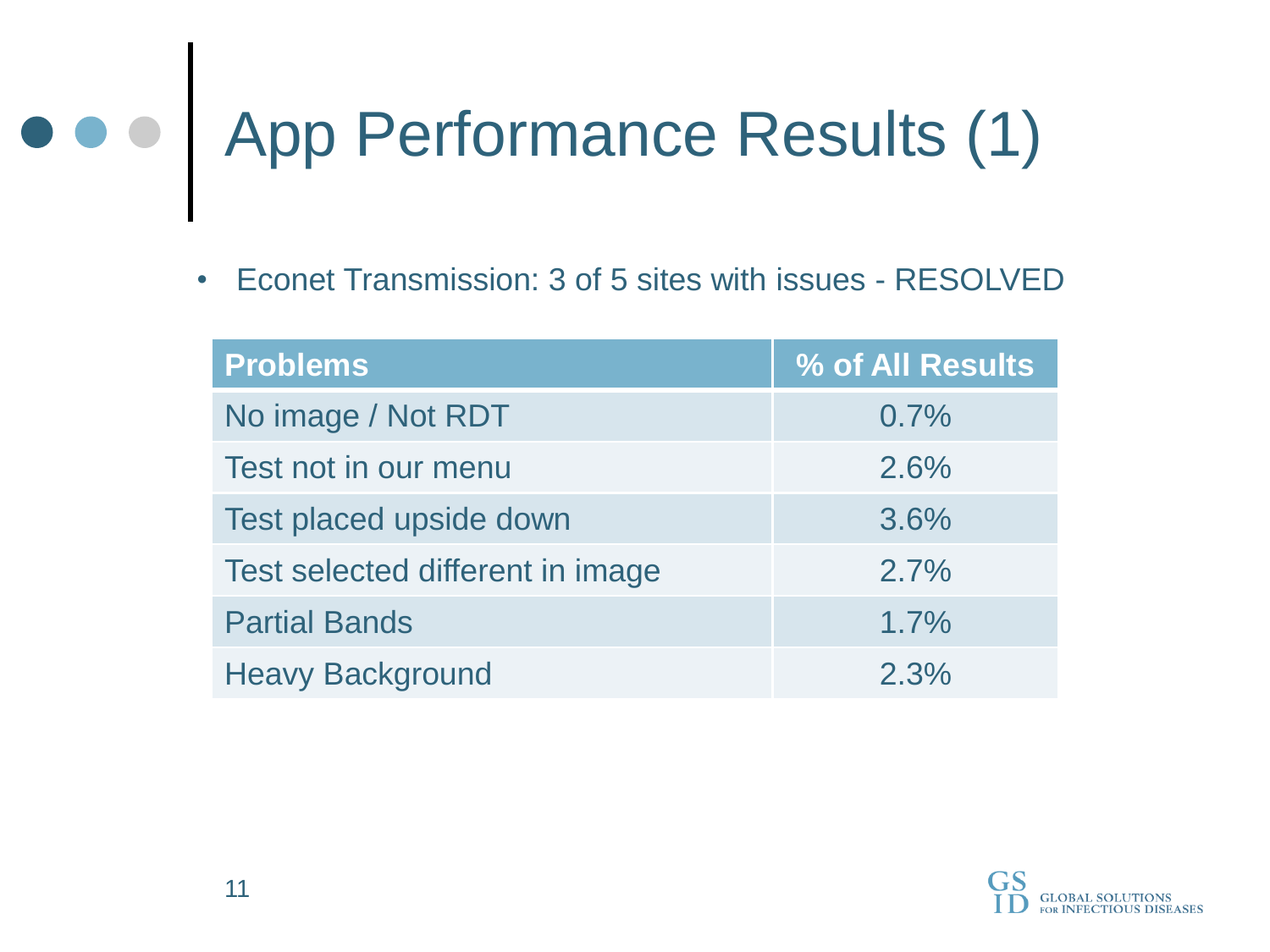# App Performance Results (2)

|                          | <b>HIV</b> | <b>Malaria</b> |
|--------------------------|------------|----------------|
| <b>Total Reported</b>    | 977        | 1828           |
| <b>Results Included</b>  | 862 (88%)  | 1714 (94%)     |
|                          |            |                |
| <b>Performance</b>       |            |                |
| <b>ODK vs. Visual</b>    | 68.8%**    | 94.4%          |
| <b>Visual vs. Review</b> | 99.2%      | 97.6%          |
| <b>ODK vs. Review</b>    | 69.3%**    | 97.3%          |

\*\* HIV Determine – major imaging problem identified now mostly resolved.

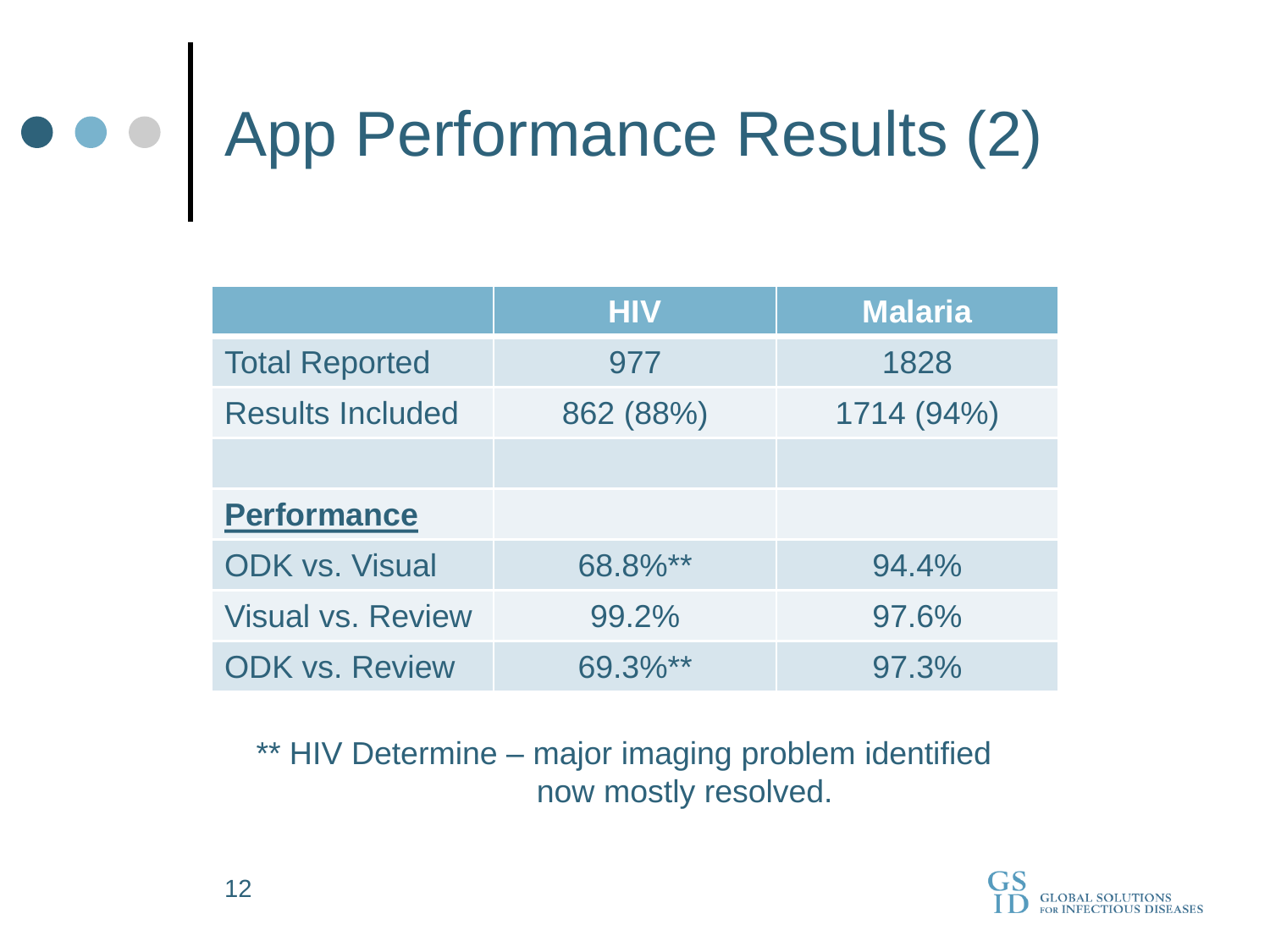### User Feedback & Challenges



- User response positive:
	- Easy to learn (~1 hour)
	- Fits into workflow (~90 sec)
	- Users loved it
- Challenges
	- Data transmission
	- **User errors**
	- Defective RDTs

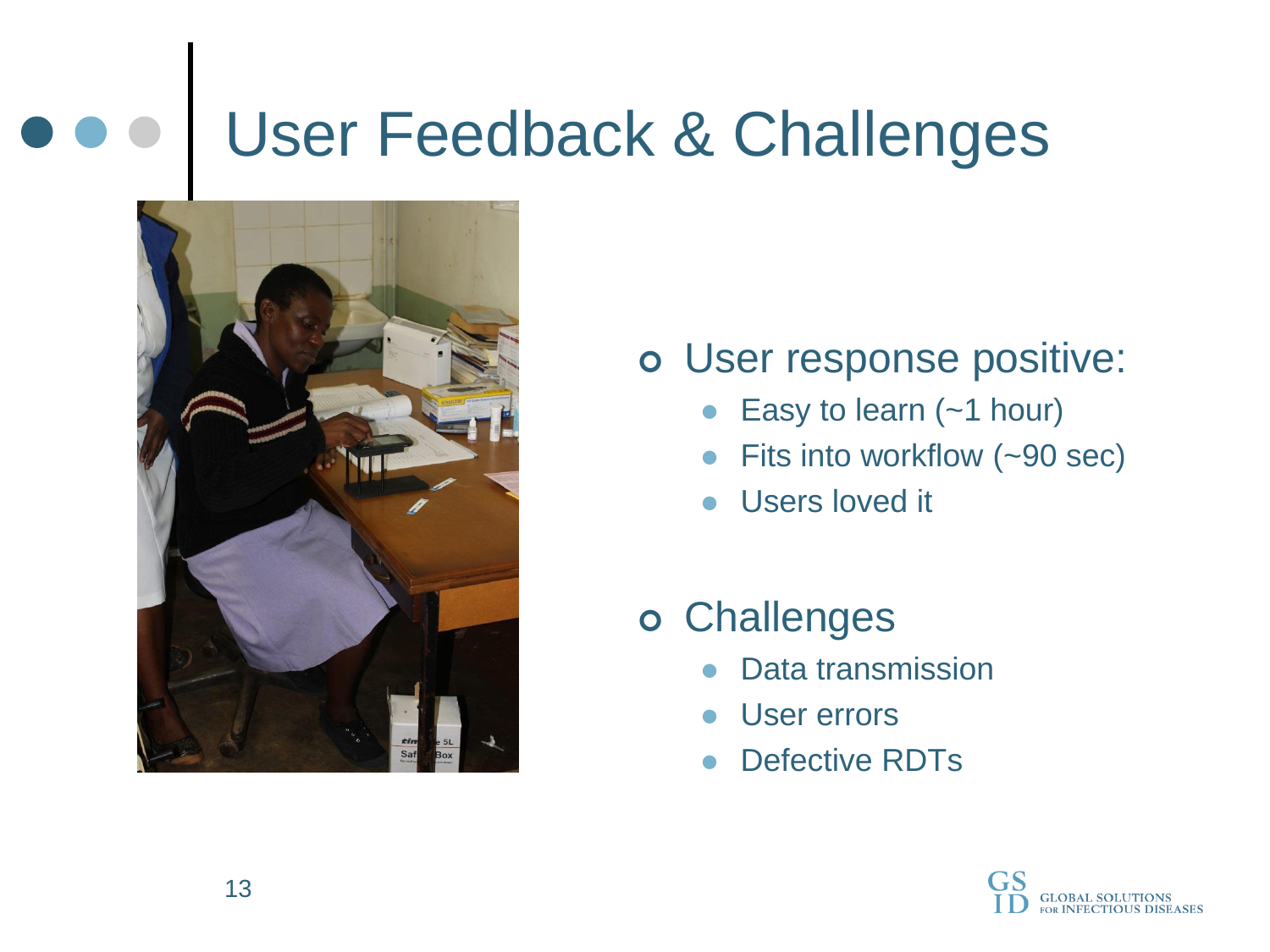## Data Captured/Transmitted

- Diagnostic Result (visual and phone)
- o Test Image(s)
- o Demographics (age, gender)
- Consumption (lot, expiration)
- User (individual, department)
- o Geographic (GPS)
- Temporal (time, date)

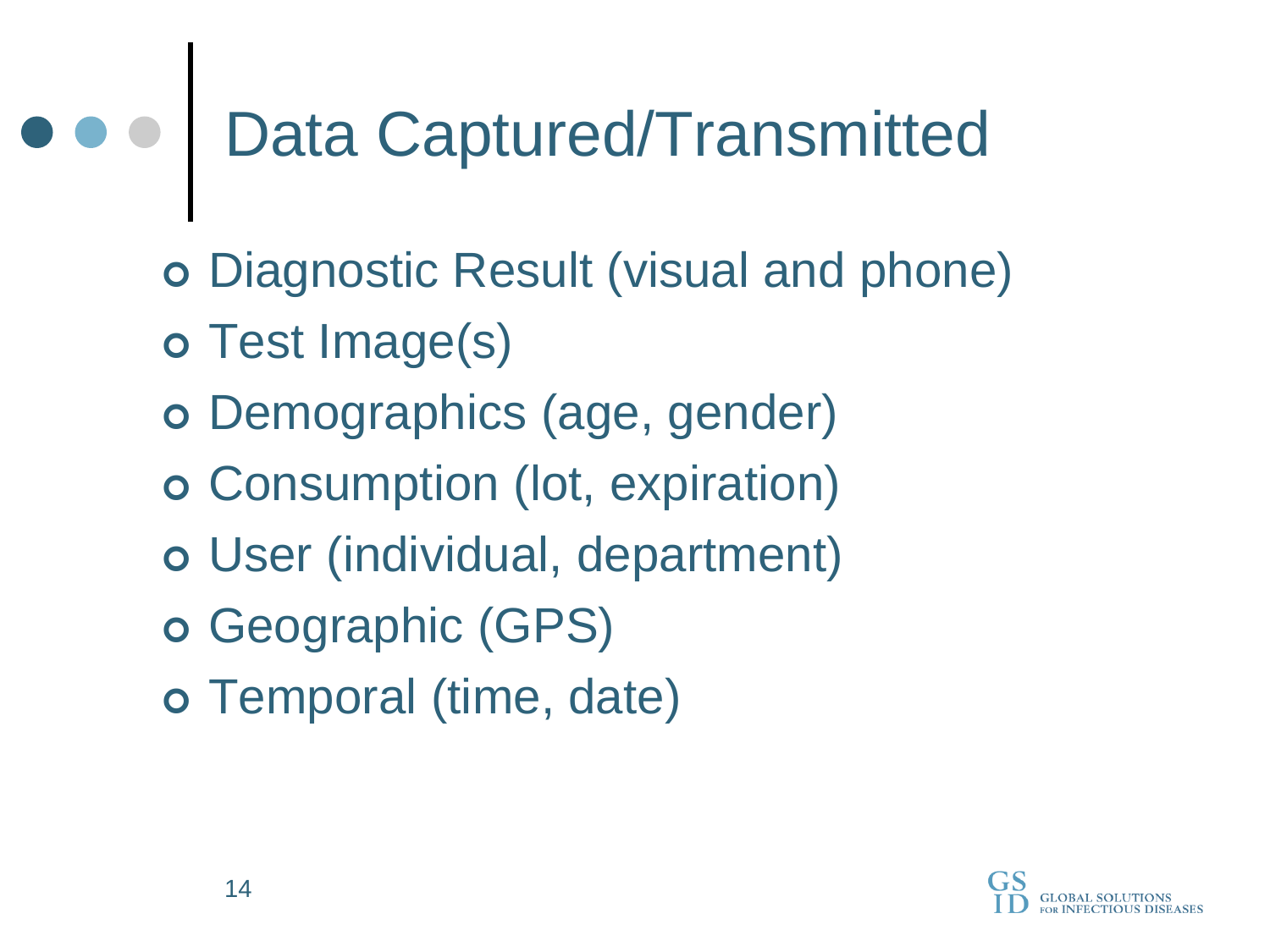### Summary (proof of concept)

o Image analysis performed well in field conditions

- o Data capture and reporting was successful
- o No significant disruption of work flow
- Concordance with visual reading:
	- Malaria ++
	- HIV lessons learned for Determine
- Challenges identified:
	- Auto-detect user/manufacturing errors
	- Auto-detect RDT type

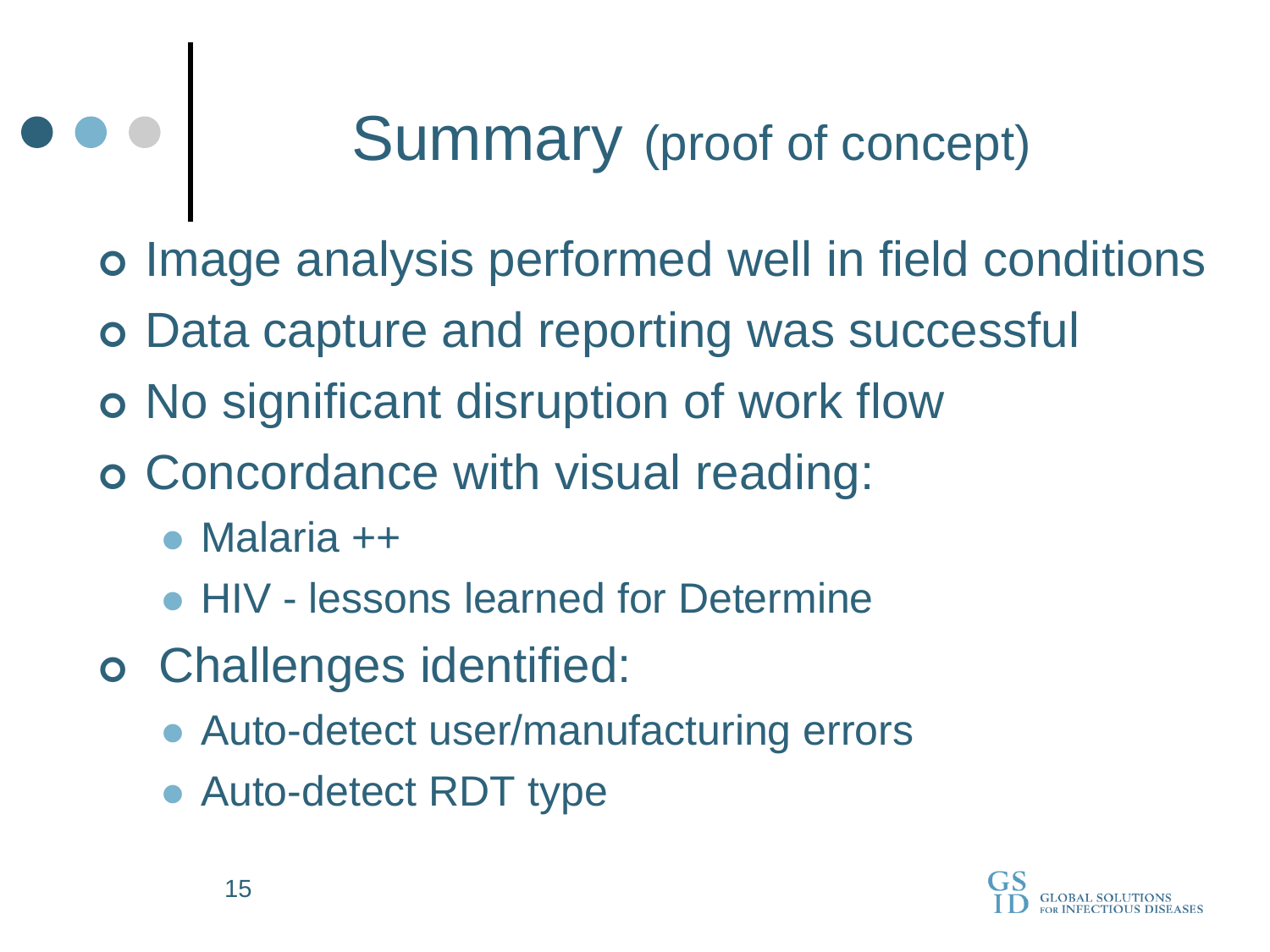### Benefits of digital data at the POC

- Paperwork reduction
- o Reduce transcription errors
- QA supervisory review / training
- Aggregation of Dx and clinical data
- Merge with data from other Dx platforms
- Patient database ("local LIMS/EMR")
- o Referral to treatment and follow-up

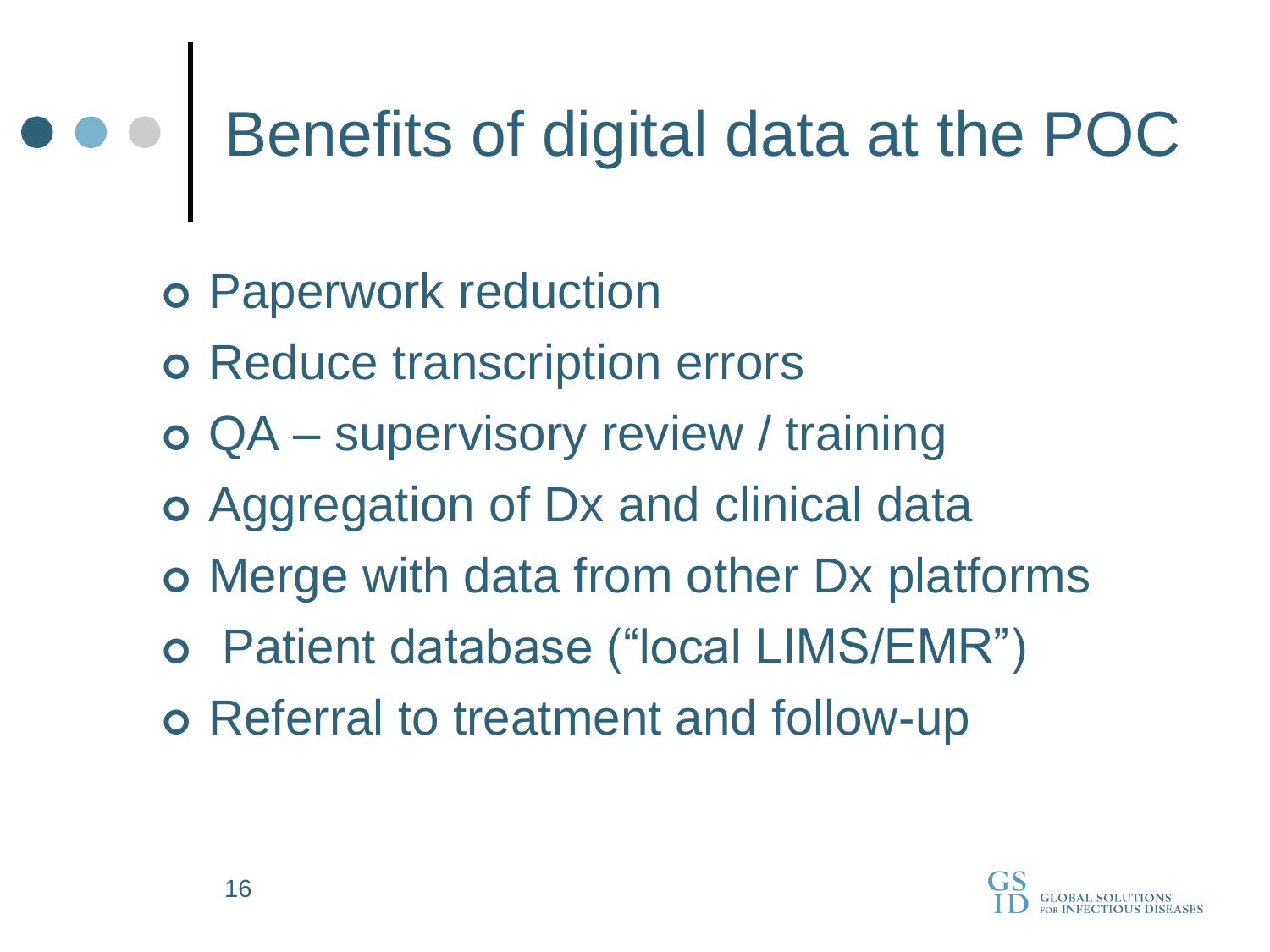